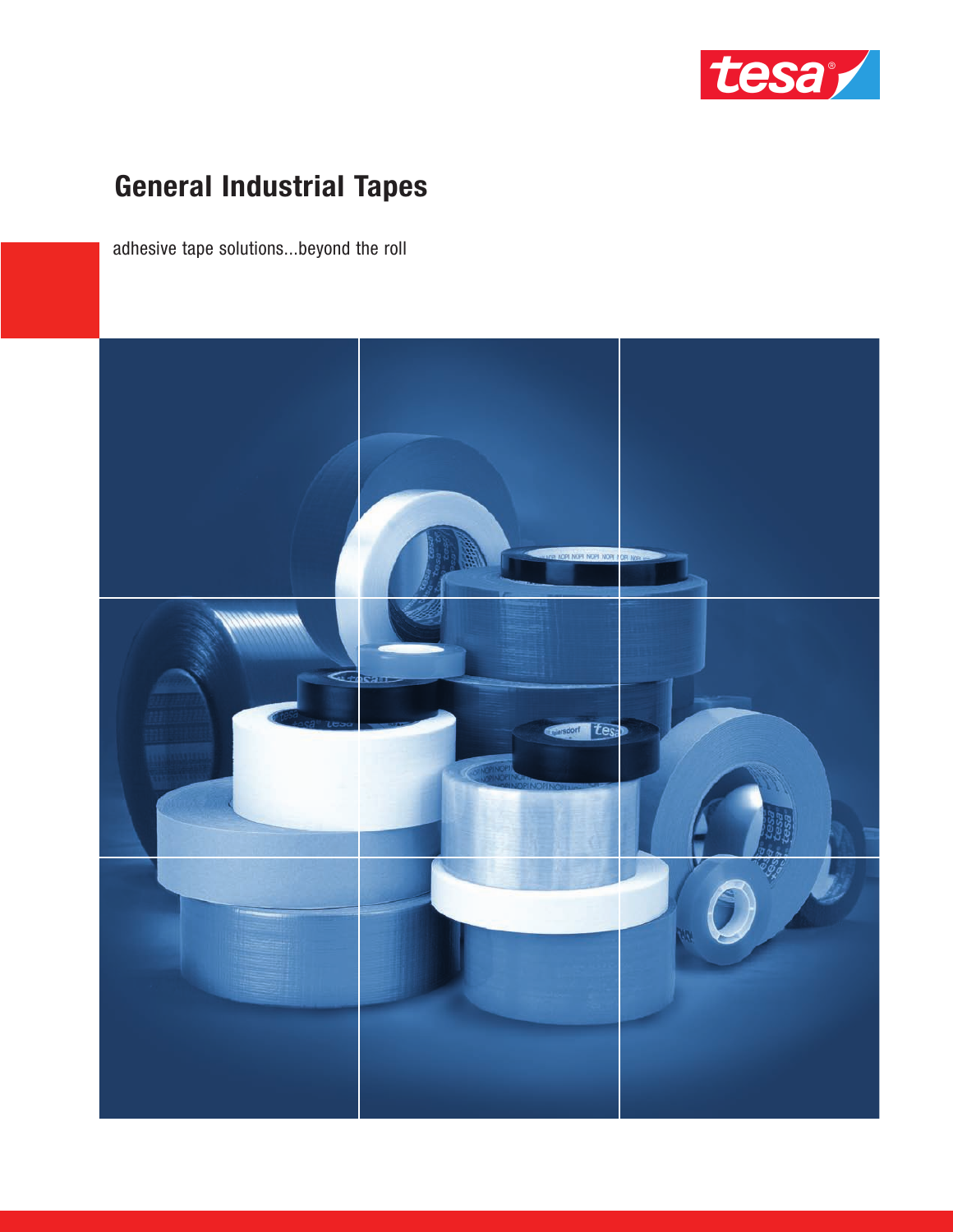

# **Servicing Our Customers Beyond the Roll!**

**With more than a century of product innovations in pressure-sensitive adhesive tapes, tesa has become one of the world's largest suppliers of adhesive tape products.** 

**In North America, tesa is dedicated to serving the United States, Canada, and Mexico with product solutions that are unique to these markets. With regional North American headquarters in Charlotte, North Carolina, over 35 sales offices throughout the continent, and 10 manufacturing/converting facilities around the world, tesa is well positioned to provide effective solutions for its customers.**



### **Quality**

The tesa quality assurance program ensures that tesa products meet rigorous quality standards before they are shipped from our manufacturing facilities, including ISO 9001:2000, ISO/TS 16949:2002, and ISO 14001:2004 requirements.

#### **Service**

tesa customers have service outlets available to them at all times. The tesa support team includes regional Sales Specialists, Application Engineers, an entire department of friendly and responsive Customer Care Associates, and the self-service tesa website.

#### **Innovation**

A dedicated research and development staff is continuously working to create and test new products for both common and highly specialized applications. To date, tesa holds over 800 new product patents.

#### **Extensive Product Offering**

tesa offers a full range of tape products, including double-sided, masking, packaging, and duct tapes, as well as a myriad of other standard and commonly-used tapes. This comprehensive product line lends tesa customers a single source for adhesive tapes and systems – a savings of time and money.

#### **Value**

Not only do tesa customers receive products that perform, they also receive the tesa commitment to provide service levels that go well beyond the roll of tape.

#### **General Industrial Tapes**

| Product          | Double-Sided                                                                                  | <b>Thickness-mils</b> | Adhesion-oz/in | <b>Adhesive</b> | Temp. Resist. F/C |
|------------------|-----------------------------------------------------------------------------------------------|-----------------------|----------------|-----------------|-------------------|
| <b>tesa 4900</b> | Unsupported adhesive transfer tape, clear                                                     |                       | 30             | Acrylic         | 400°/204°         |
| tesa 4934        | Economy double-sided tape with cloth reinforcement, natural                                   | 8.7                   | 91             | Rubber          | 160°/70°          |
| tesa 4959        | Performance double-sided tape with tissue reinforcement, translucent                          | 4                     | 56             | Acrylic         | 356°/180°         |
| tesa 4961        | Performance double-sided tape with paper reinforcement, white                                 | 9.2                   | 54             | Rubber          | 212°/100°         |
| <b>tesa 4987</b> | Premium reinforced adhesive transfer tape, translucent                                        | 5                     | 81             | Acrylic         | 392°/200°         |
| <b>NOPI 7002</b> | Reverse-wound ATG transfer tape, translucent                                                  | 1.6                   | 25             | Acrylic         | 360°/182°         |
| tesa 51575       | Economy double-sided tissue tape, translucent                                                 | 3.5                   | 40             | Acrylic         | 400°/204°         |
| tesa 50605       | High-performance double-sided corrugated splicing tape with tissue reinforcement, translucent | 4.6                   | 49             | Acrylic         | 425°/218°         |
| tesa 50658       | Performance double-sided corrugated splicing tape with tissue reinforcement, translucent      | 3.7                   | 41             | Acrylic         | 425°/218°         |
| tesa 64620       | Economy double-sided tape with polypropylene reinforcement, white                             |                       | 89             | Rubber          | 160°/70°          |
| tesa 64621       | Economy double-sided tape with polypropylene reinforcement, transparent                       | 3.5                   | 73             | Rubber          | 160°/70°          |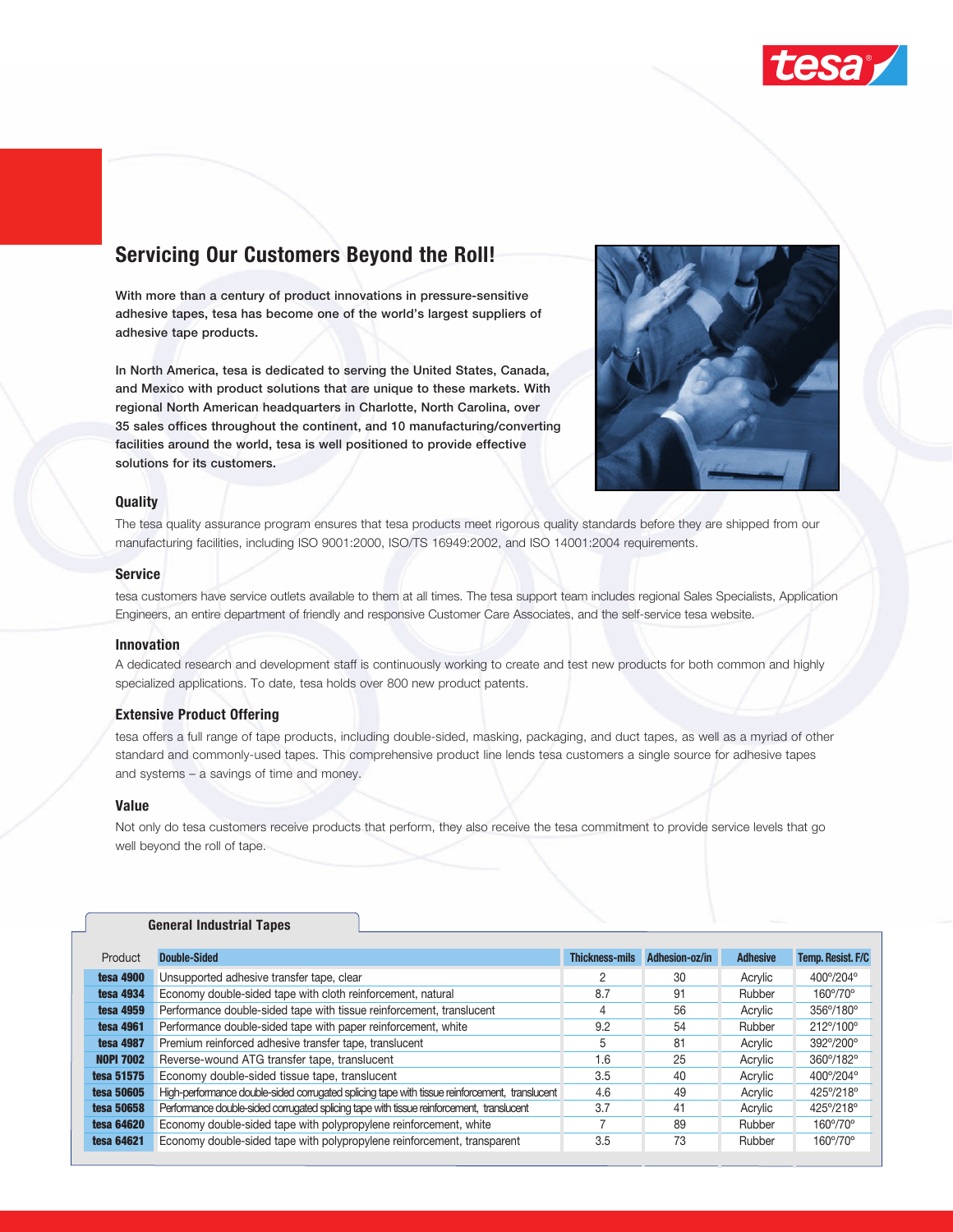

### **General Industrial Tapes (continued)**

| Product                  | <b>Masking</b>                                                                                                                            | Temp. Resist. F/C | <b>Thickness-mils</b> | Adhesion-oz/in | Tensile-Ibs/in | <b>Elongation %</b> |
|--------------------------|-------------------------------------------------------------------------------------------------------------------------------------------|-------------------|-----------------------|----------------|----------------|---------------------|
| tesa 4315                | Painter's masking tape, cream                                                                                                             | 200°/93°          | 6                     | 35             | 20             | 8%                  |
| tesa 4421                | Performance masking tape, high shear, cream                                                                                               | 203°/95°          | 5.8                   | 33             | 20             | 10%                 |
| tesa 50124               | General-purpose masking tape, high shear, cream                                                                                           | 203°/95°          | 5.6                   | 27             | 20             | 10%                 |
| tesa 53123               | General-purpose masking tape, cream                                                                                                       | 140°/60°          | 5                     | 33             | 16             | 7%                  |
| tesa 53134 PV2           | Low temperature universal masking tape, cream                                                                                             | 225°/105°         | 5.9                   | 30             | 21             | 12%                 |
|                          |                                                                                                                                           |                   |                       |                |                |                     |
| Product                  | <b>Duct/Cloth</b>                                                                                                                         |                   | <b>Thickness-mils</b> | Adhesion-oz/in | Tensile-Ibs/in | <b>Elongation %</b> |
| tesa 4651                | Performance acrylic-coated cloth tape, silver, black, white, brown, red, blue, yellow, green                                              |                   | 11.8                  | 30             | 59             | 13%                 |
| tesa 53793               | Premium polycoated cloth tape, black, olive drab, silver                                                                                  |                   | 12                    | 45             | 28             | 16%                 |
| tesa 53950               | Utility polycoated cloth tape, black, silver                                                                                              |                   | 7                     | 32             | 22             | 18%                 |
|                          | tesa 53952 PV1 Economy polycoated cloth tape, black, silver                                                                               |                   | 8                     | 35             | 20             | 18%                 |
| tesa 53956 PV1           | Industrial polycoated cloth tape, black, silver, white, red, green, yellow, blue                                                          |                   | 9                     | 40             | 22             | 18%                 |
|                          | tesa 53957 PV1 Contractor polycoated cloth tape, black, silver                                                                            |                   | 10                    | 50             | 25             | 18%                 |
| tesa 53958               | Professional polycoated cloth tape, black, silver                                                                                         |                   | 12                    | 65             | 24             | 18%                 |
| Product                  | <b>TPP &amp; Filament</b>                                                                                                                 |                   | <b>Thickness-mils</b> | Adhesion-oz/in | Tensile-Ibs/in | <b>Elongation %</b> |
|                          |                                                                                                                                           |                   |                       |                |                |                     |
| <b>NOPI 4090</b>         | Tensilized polypropylene tape, regular duty, black, white                                                                                 |                   | 2.7                   | 47             | 95             | 35%                 |
| <b>NOPI 4091</b>         | Tensilized polypropylene tape, regular duty, clear, orange                                                                                |                   | 2.7                   | 47             | 95             | 35%                 |
| <b>NOPI 4092</b>         | Tensilized polypropylene tape, heavy duty, black                                                                                          |                   | $\overline{4}$        | 47             | 140            | 35%                 |
| tesa 4297                | High-performance tensilized polypropylene tape, ivory                                                                                     |                   | 4.5                   | 70             | 155            | 35%                 |
| <b>tesa 4224</b>         | General-purpose tensilized polypropylene tape, black, white                                                                               |                   | 2.8                   | 49             | 97             | 35%                 |
| <b>tesa 4288</b>         | Performance strength tensilized polypropylene tape, black                                                                                 |                   | 4.1                   | 49             | 143            | 35%                 |
| tesa 4289                | Premium strength tensilized polypropylene tape, yellow                                                                                    |                   | 5.8                   | 53             | 200            | 35%                 |
| <b>tesa 6291</b>         | Ring Knife (for easy cutting of TPP tapes)                                                                                                |                   | <b>NA</b>             | <b>NA</b>      | <b>NA</b>      | <b>NA</b>           |
| tesa 53317<br>tesa 53318 | General-purpose fiberglass reinforced filament tape, transparent<br>Performance strength fiberglass reinforced filament tape, transparent |                   | $\overline{4}$<br>4.2 | 50<br>50       | 110<br>130     | 3%<br>3%            |
| tesa 53319               |                                                                                                                                           |                   | 4.4                   | 70             | 160            | 4%                  |
| <b>NOPI 53327</b>        | Performance strength fiberglass reinforced filament tape, transparent<br>General-purpose fiberglass reinforced filament tape, clear       |                   | 3.5                   | 60             | 85             | 9%                  |
|                          |                                                                                                                                           |                   |                       |                |                |                     |
|                          |                                                                                                                                           |                   |                       |                |                |                     |
| Product                  | <b>Carton Sealing</b>                                                                                                                     |                   | <b>Thickness-mils</b> | Adhesion-oz/in | Tensile-Ibs/in | <b>Elongation %</b> |
| <b>NOPI 4085</b>         | Performance PVC (polyvinyl chloride) tape, tan, clear, printable                                                                          |                   | 2.1                   | 30             | 29             | 60%                 |
| tesa 4104                | Performance PVC tape, clear, red, other colors, printable                                                                                 |                   | 2.3                   | 43             | 29             | 60%                 |
| tesa 4120                | Performance PVC tape with quiet release, clear, tan, white, printable                                                                     |                   | 2.1                   | 32             | 29             | 60%                 |
| tesa 4124                | High-performance PVC tape, clear, tan, white, printable                                                                                   |                   | 2.4                   | 32             | 35             | 75%                 |
| <b>tesa 4204</b>         | Premium PVC bag sealing tape, green, red, white, other colors                                                                             |                   | 2.2                   | 18             | 25             | 75%                 |
| tesa 4263                | Standard biaxially-oriented polypropylene tape, hot melt rubber adhesive, clear, tan                                                      |                   | 1.9                   | 30             | 25             | 90%                 |
| <b>tesa 4264</b>         | General-purpose biaxially-oriented polypropylene tape, hot melt rubber adhesive, clear, tan                                               |                   | 1.6                   | 30             | 22             | 90%                 |
| <b>tesa 4269</b>         | Premium biaxially-oriented polypropylene tape, hot melt rubber adhesive, clear, tan                                                       |                   | 3                     | 53             | 37             | 90-100%             |
| <b>tesa 4285</b>         | Performance biaxially-oriented polypropylene tape, hot melt rubber adhesive, clear, tan                                                   |                   | 2.2                   | 45             | 35             | 90-100%             |
| tesa 4286                | High-performance biaxially-oriented polypropylene tape, hot melt rubber adhesive, clear, tan                                              |                   | 2.5                   | 45             | 37             | 90-100%             |
| tesa 4312                | Performance kraft flatback tape, synthetic rubber adhesive, dark brown                                                                    |                   | 6.3                   | 75             | 35             | 3%                  |
| tesa 4313                | Performance kraft flatback tape, synthetic rubber adhesive, tan, white                                                                    |                   | 4.3                   | 68             | 27             | 8%                  |
| tesa 6259                | Carton sealing tape dispenser                                                                                                             |                   | ΝA                    | ΝA             | ΝA             | NA                  |
| tesa 53302               | Premium kraft flatback tape, natural rubber adhesive, tan                                                                                 |                   | $\overline{7}$        | 48             | 40             | 7%                  |
| tesa 53313               | Performance kraft flatback tape, natural rubber adhesive, tan                                                                             |                   | 6.8                   | 63             | 40             | 6%                  |
| Product                  | <b>Tear Tape</b>                                                                                                                          |                   | <b>Thickness-mils</b> | Adhesion-oz/in | Tensile-Ibs/in | <b>Elongation %</b> |
| tesa 4236                | Performance tear tape, red, white                                                                                                         |                   | 3.5                   | 39             | 90             | 35%                 |
| tesa 4236 PV3            | Premium strength tear tape, white                                                                                                         |                   | 3.5                   | 63             | 97             | 35%                 |
| tesa 53497               | Premium tear tape, white                                                                                                                  |                   | 5.9                   | 50             | 200            | 35%                 |
|                          |                                                                                                                                           |                   |                       |                |                |                     |
| Product                  | <b>Auxiliary</b>                                                                                                                          |                   | <b>Thickness-mils</b> | Adhesion-oz/in | Tensile-Ibs/in | <b>Elongation %</b> |
| tesa 4101                | Transparent cellophane tape, hand-tearable, low stretch, anti-static, clear                                                               |                   | 2.2                   | 74             | 32.4           | 25%                 |
| <b>tesa 4208</b>         | Vinyl insulating tape, black (UL, CSA)                                                                                                    |                   | 6.7                   | 22             | 17             | 180%                |
| tesa 4392                | Masking film with anti-spotting                                                                                                           |                   | 0.6                   | N/A            | N/A            | N/A                 |
| tesa 4394                | Masking film                                                                                                                              |                   | 0.35                  | N/A            | N/A            | N/A                 |
| tesa 53900               | Aluminum foil tape with liner, silver                                                                                                     |                   | 4                     | 90             | 17             | 3%                  |
| tesa 60760               | High-performance soft PVC aisle marking tape, various colors                                                                              |                   | 6                     | 26             | 15             | 160%                |